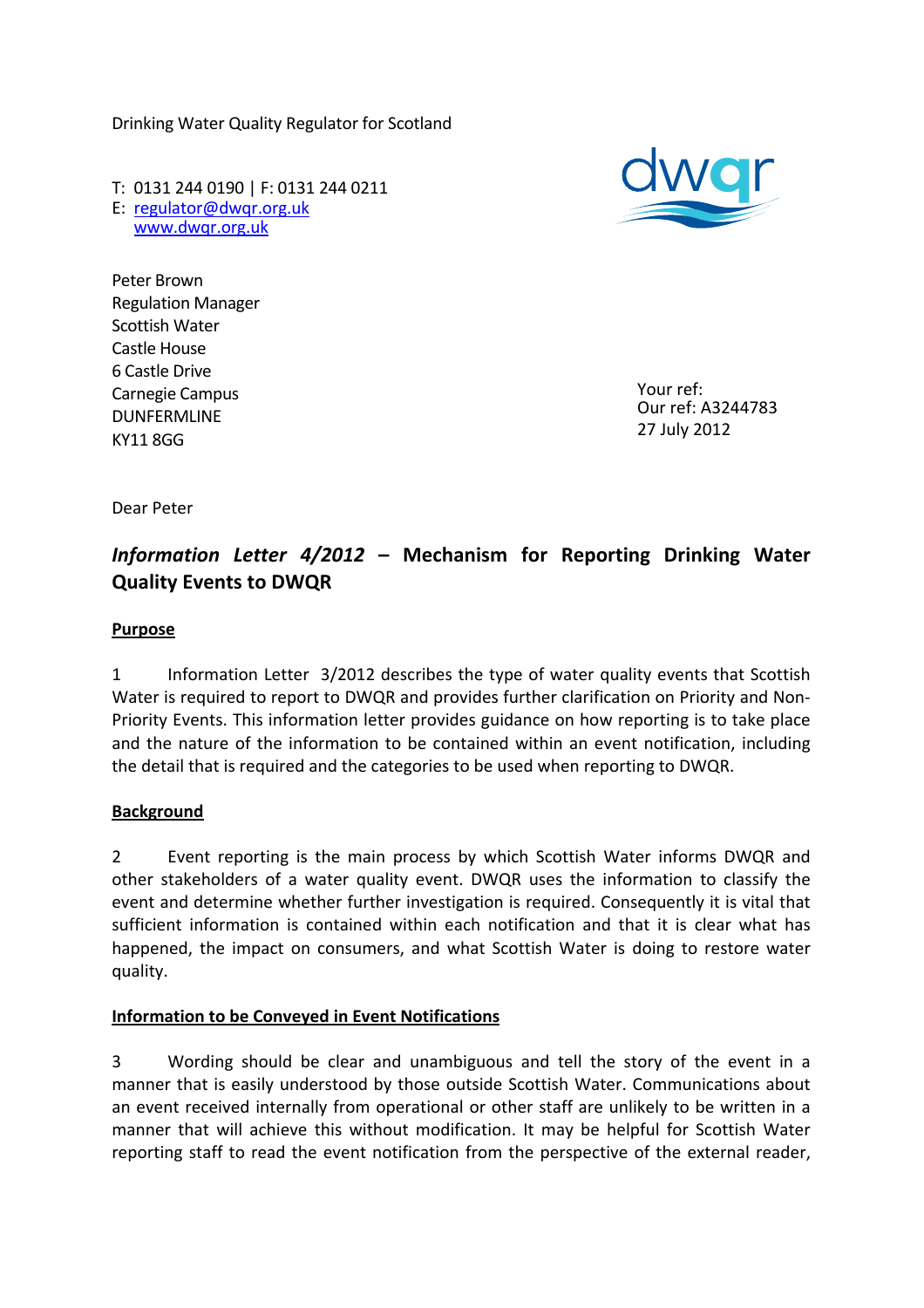whether DWQR, CPHM or EHO, in order to assess whether the required information is being conveyed in the clearest manner.

4 The level of detail required in event notifications will naturally depend upon the complexity and seriousness of the event, and Scottish Water should exercise their judgement in this matter. All event reports should aim to provide the same basic information regardless of the nature of the event to ensure consistency and enable the reader to gain a clear understanding of what has occurred. All events should clearly contain the following information:

- a) What has happened;
- b) Basic location and timing information;
- c) Distribution area affected plus population;
- d) Why the event happened, whether confirmed or likely cause;
- e) If at a treatment works, the effect on final water quality;
- f) The implications for consumer confidence and public health;
- g) What has been done, or is planned, to rectify matters;
- h) Whether, in Scottish Water's opinion, the event is likely to recur.

5 If there are circumstances where all the information is not available, for whatever reason, the report should include an explanation of what is missing and what is being done to fill the gap. Detailed information on specific items to be included under electronic reporting field headings are given in Annex 1. These relate to the field headings used in the CSV file return submitted to DWQR – it is very important that Scottish Water is consistent in its approach to completing these.

6 Once a priority event is fully understood and resolved, outcome information shall be provided using the same file specification. All outcome information, whether priority or non-priority, should attempt to anticipate and address all obvious supplementary questions that may be raised by DWQR or other stakeholders.

# **Sample Information**

7 Many events are triggered by a failure of the regulatory standard. Where this is the case it is important that the full details of the sample are communicated.

8 Regulatory samples are those taken for compliance purposes under the Water Supply (Water Quality)(Regulations) 2001 or the *Cryptosporidium* (Scottish Water) Directions 2003. Scottish Water is not required to report non-regulatory samples to DWQR as events, unless the sample failure potentially constitutes a risk to health necessitating precautionary action or advice. It may sometimes be necessary to report the results of a non-regulatory sample where a health concern was generated, or, more commonly, provide details of non regulatory samples as additional evidence supporting an event generated by an original regulatory sample failure. **Non-regulatory samples are not to be reported via the "EventSample" CSV file**. Instead, Scottish Water should send non-regulatory sample data to DWQR mailbox ( [drinkingwater@scotland.gsi.gov.uk](mailto:drinkingwater@scotland.gsi.gov.uk) ) via a separate, formatted spreadsheet that clearly and logically sets out all the supporting data. The email should be named such that the event to which it relates is clearly indicated, and the accompanying event notification should reference the file.